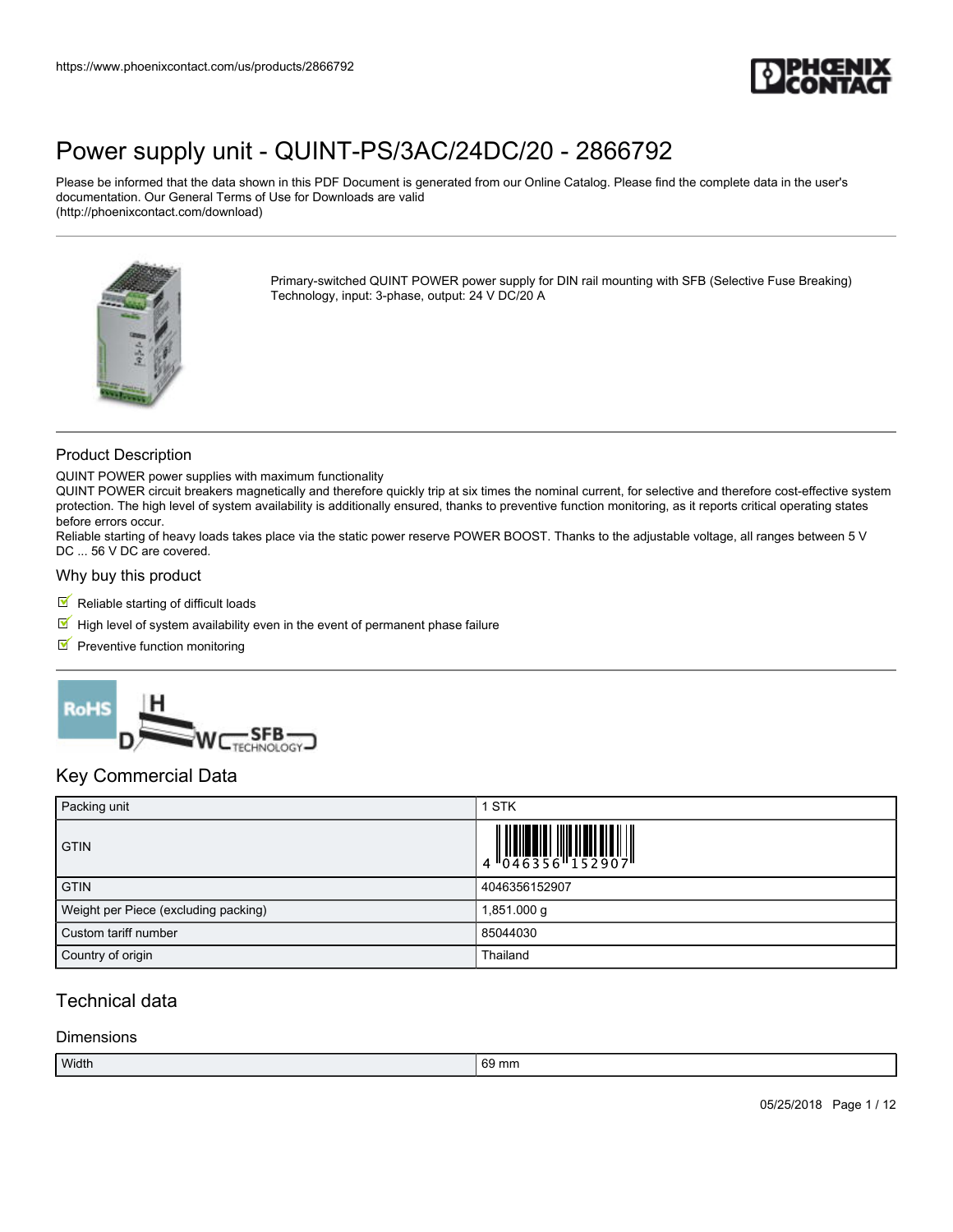

## Technical data

#### Dimensions

| Height                           | 130 mm           |
|----------------------------------|------------------|
| Depth                            | $122 \text{ mm}$ |
| Width with alternative assembly  | $122 \text{ mm}$ |
| Height with alternative assembly | 130 mm           |
| Depth with alternative assembly  | 72 mm            |

#### Ambient conditions

| Degree of protection                           | <b>IP20</b>                               |
|------------------------------------------------|-------------------------------------------|
| Ambient temperature (operation)                | -25 °C  70 °C (> 60 °C Derating: 2.5 %/K) |
| Ambient temperature (start-up type tested)     | -40 °C                                    |
| Ambient temperature (storage/transport)        | -40 °C  85 °C                             |
| Max. permissible relative humidity (operation) | 95 % (at 25 °C, non-condensing)           |
| Climatic class                                 | 3K3 (in acc. with EN 60721)               |
| Degree of pollution                            |                                           |
| Installation height                            | 5000 m                                    |

#### Input data

| Nominal input voltage range         | 3x 400 V AC  500 V AC                      |
|-------------------------------------|--------------------------------------------|
| Input voltage range                 | 3x 320 V AC  575 V AC                      |
|                                     | 2x 360 V AC  575 V AC                      |
|                                     | 450 V DC  800 V DC                         |
| AC frequency range                  | 45 Hz  65 Hz                               |
| Frequency range DC                  | $0$ Hz                                     |
| Discharge current to PE             | $<$ 3.5 mA                                 |
| Current consumption                 | 3x 1.6 A (400 V AC)                        |
|                                     | 3x 1.3 A (500 V AC)                        |
|                                     | 0.9 A (600 V DC)                           |
| Nominal power consumption           | 783 VA                                     |
| Inrush surge current                | < 20 A (typical)                           |
| Mains buffering                     | > 20 ms (400 V AC)                         |
|                                     | > 30 ms (500 V AC)                         |
| Choice of suitable circuit breakers | 6 A  16 A (AC: Characteristics B, C, D, K) |
| Type of protection                  | Transient surge protection                 |
| Protective circuit/component        | Varistor, gas-filled surge arrester        |

#### Output data

| Nominal output voltage                                 | l 24 V DC ±1 %                                               |
|--------------------------------------------------------|--------------------------------------------------------------|
| Setting range of the output voltage $(U_{\text{Set}})$ | 18 V DC  29.5 V DC (> 24 V DC, constant capacity restricted) |
| Nominal output current $(I_N)$                         | 20 A (-25 °C  60 °C, U <sub>OUT</sub> = 24 V DC)             |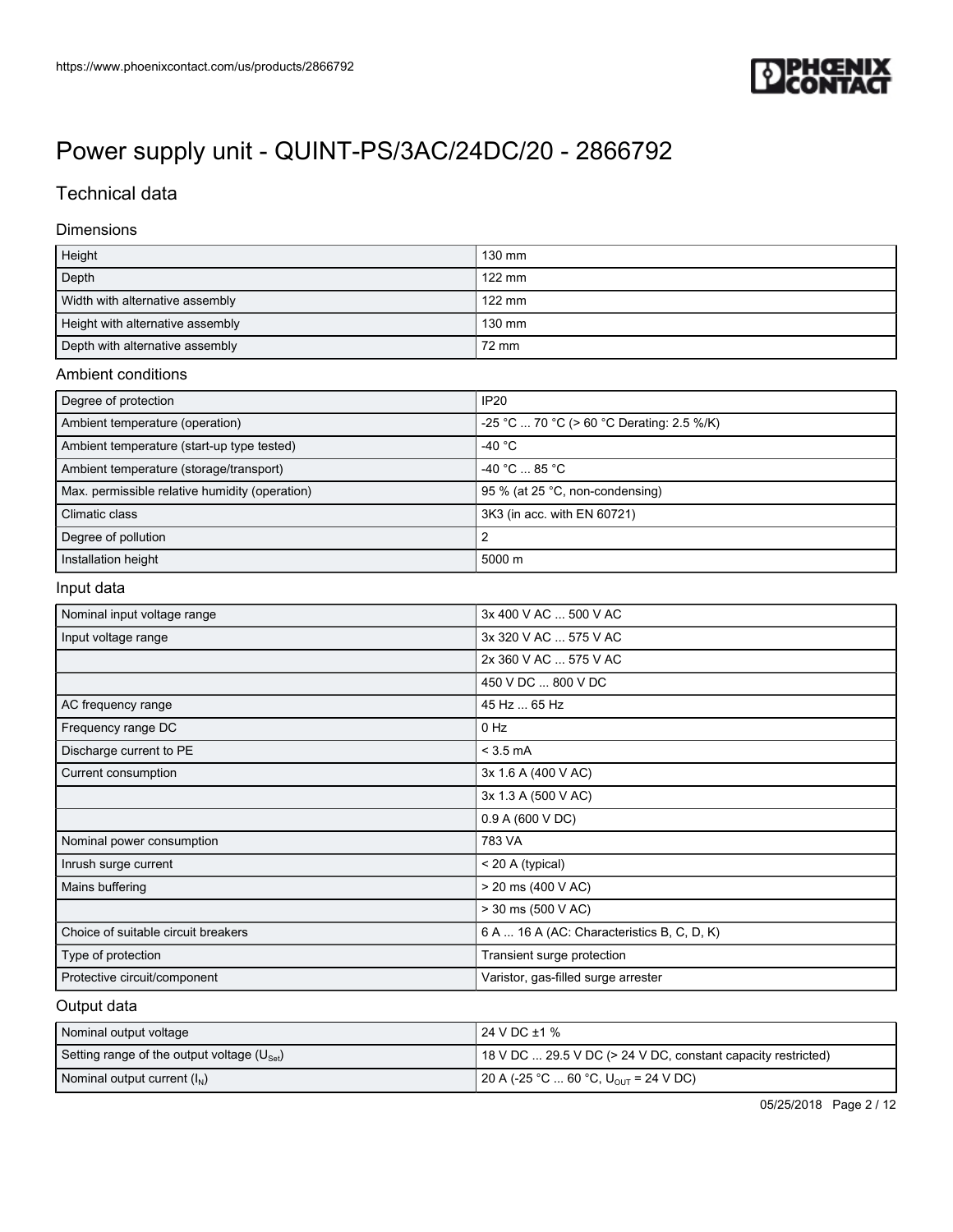

## Technical data

#### Output data

| POWER BOOST (IBoost)                           | 26 A (-25°C  40°C permanent, $U_{OIII}$ = 24 V DC)  |
|------------------------------------------------|-----------------------------------------------------|
| Selective Fuse Breaking (I <sub>SFB</sub> )    | 120 A (12 ms)                                       |
| Derating                                       | 60 °C  70 °C (2.5%/K)                               |
| Connection in parallel                         | Yes, for redundancy and increased capacity          |
| Connection in series                           | yes                                                 |
| Feedback resistance                            | max. 35 VDC                                         |
| Protection against surge voltage on the output | $<$ 35 V DC                                         |
| Control deviation                              | < 1 % (change in load, static 10 %  90 %)           |
|                                                | < 3 % (change in load, dynamic 10 %  90 %)          |
|                                                | $0.1$ % (change in input voltage $\pm 10$ %)        |
| Residual ripple                                | $<$ 40 mV <sub>PP</sub> (with nominal values)       |
| Output power                                   | 480 W                                               |
| Typical response time                          | $< 0.16$ s                                          |
| Peak switching voltages nominal load           | $<$ 40 mV <sub>PP</sub> (at nominal values, 20 MHz) |
| Maximum power dissipation in no-load condition | 11 W                                                |
| Power loss nominal load max.                   | 40 W                                                |

#### General

| Net weight                      | $1.5$ kg                                                                                                                                                                                          |
|---------------------------------|---------------------------------------------------------------------------------------------------------------------------------------------------------------------------------------------------|
| Operating voltage display       | Green LED                                                                                                                                                                                         |
| Efficiency                      | > 93 % (at 400 V AC and nominal values)                                                                                                                                                           |
| Insulation voltage input/output | 4 kV AC (type test)                                                                                                                                                                               |
|                                 | 2 kV AC (routine test)                                                                                                                                                                            |
| Insulation voltage input / PE   | 3.5 kV AC (type test)                                                                                                                                                                             |
|                                 | 2 kV AC (routine test)                                                                                                                                                                            |
| Insulation voltage output / PE  | 500 V DC (routine test)                                                                                                                                                                           |
| Protection class                |                                                                                                                                                                                                   |
| Degree of protection            | IP <sub>20</sub>                                                                                                                                                                                  |
| MTBF (IEC 61709, SN 29500)      | $>$ 900000 h (25 °C)                                                                                                                                                                              |
|                                 | $> 534000$ h (40 °C)                                                                                                                                                                              |
| Mounting position               | horizontal DIN rail NS 35, EN 60715                                                                                                                                                               |
| Assembly instructions           | alignable: $P_N \ge 50\%$ , 5 mm horizontally, 15 mm next to active components,<br>50 mm vertically<br>alignable: $P_N$ <50%, 0 mm horizontally, 40 mm vertically top, 20 mm<br>vertically bottom |

#### Connection data, input

| Connection method                  | Screw connection   |
|------------------------------------|--------------------|
| Conductor cross section solid min. | $0.2 \text{ mm}^2$ |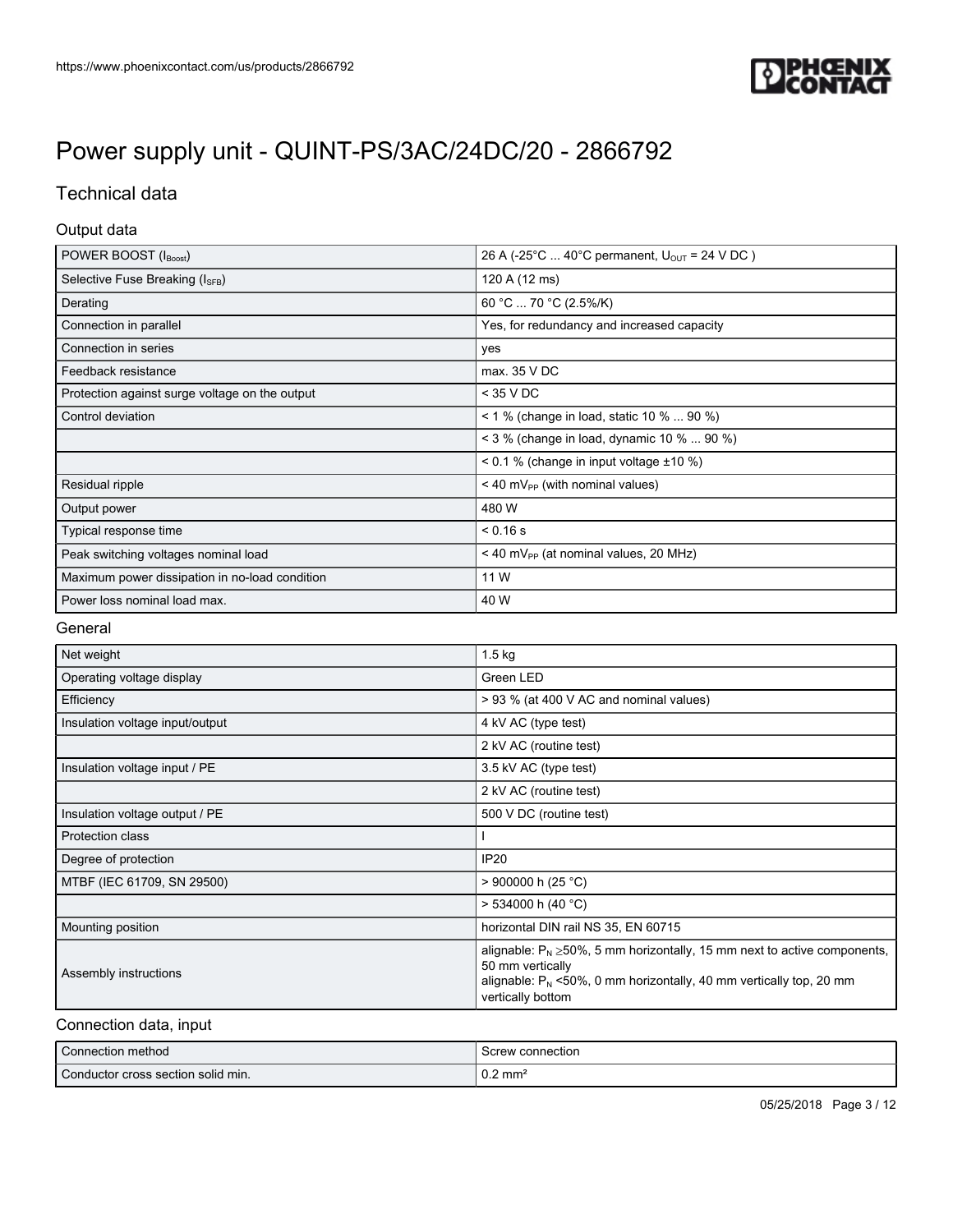

## Technical data

#### Connection data, input

| Conductor cross section solid max.    | $6 \text{ mm}^2$   |
|---------------------------------------|--------------------|
| Conductor cross section flexible min. | $0.2 \text{ mm}^2$ |
| Conductor cross section flexible max. | $4 \text{ mm}^2$   |
| Conductor cross section AWG min.      | 18                 |
| Conductor cross section AWG max.      | 10                 |
| Stripping length                      | $7 \text{ mm}$     |
| Screw thread                          | M4                 |

### Connection data, output

| Connection method                     | Screw connection      |
|---------------------------------------|-----------------------|
| Conductor cross section solid min.    | $0.2$ mm <sup>2</sup> |
| Conductor cross section solid max.    | $6 \text{ mm}^2$      |
| Conductor cross section flexible min. | $0.2$ mm <sup>2</sup> |
| Conductor cross section flexible max. | $4 \text{ mm}^2$      |
| Conductor cross section AWG min.      | 12                    |
| Conductor cross section AWG max.      | 10                    |
| Stripping length                      | 7 mm                  |
| Screw thread                          | M4                    |

#### Connection data for signaling

| Conductor cross section solid min.    | $0.2$ mm <sup>2</sup> |
|---------------------------------------|-----------------------|
| Conductor cross section solid max.    | $6 \text{ mm}^2$      |
| Conductor cross section flexible min. | $0.2$ mm <sup>2</sup> |
| Conductor cross section flexible max. | $4 \text{ mm}^2$      |
| Conductor cross section AWG min.      | 18                    |
| Conductor cross section AWG max.      | 10                    |
| Screw thread                          | M4                    |

#### Standards and Regulations

| Electromagnetic compatibility    | Conformance with EMC Directive 2014/30/EU |
|----------------------------------|-------------------------------------------|
| Noise immunity                   | EN 61000-6-2:2005                         |
| Connection in acc. with standard | <b>CSA</b>                                |
| Standards/regulations            | EN 61000-4-2                              |
| Contact discharge                | 4 kV (Test Level 2)                       |
| Standards/regulations            | EN 61000-4-3                              |
| Frequency range                  | 80 MHz  1 GHz                             |
| Test field strength              | 10 V/m (Test Level 3)                     |
| Frequency range                  | 1.4 GHz  2 GHz                            |
| Test field strength              | 3 V/m (Test Level 2)                      |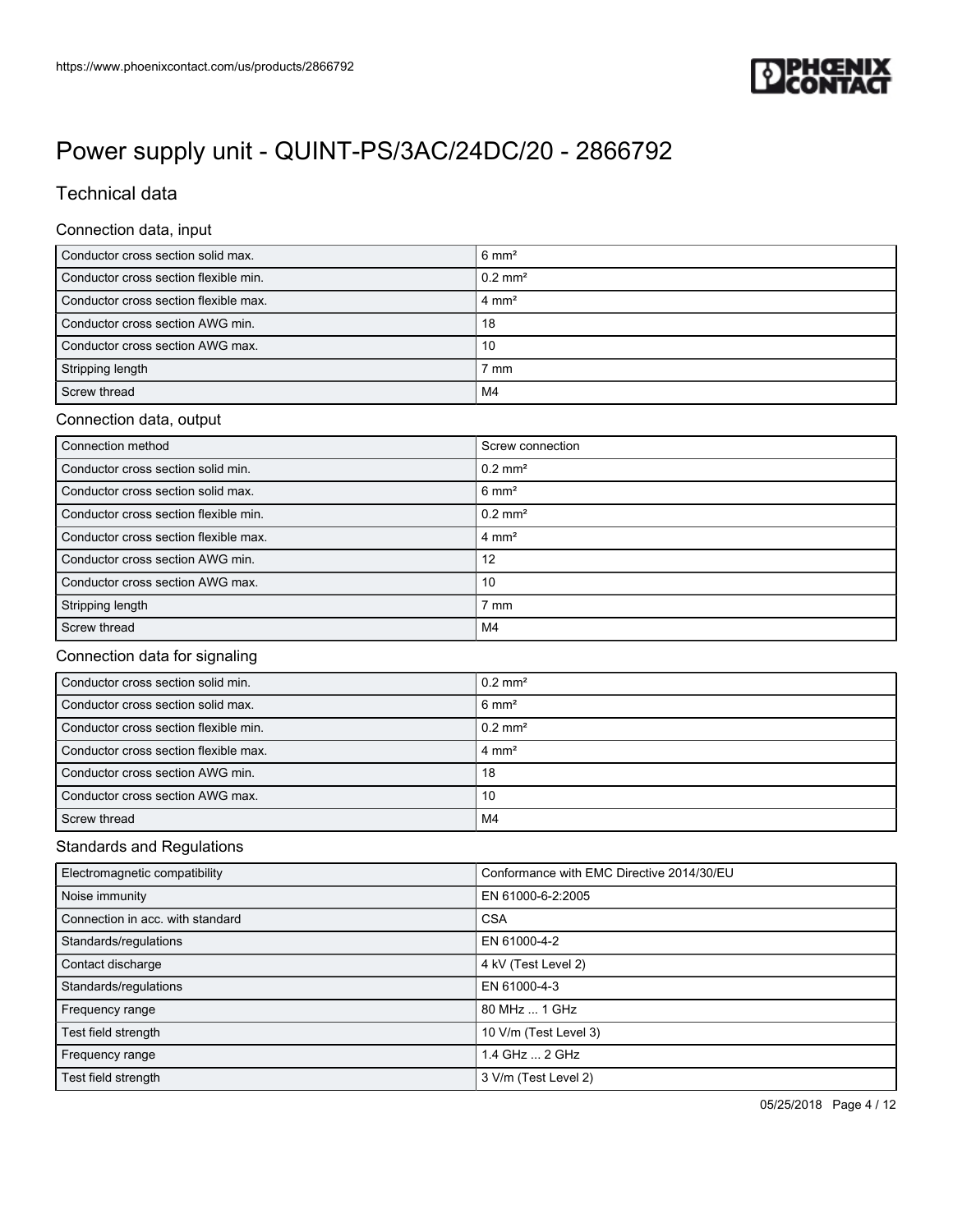

## Technical data

#### Standards and Regulations

| Standards/regulations                                                                                                               | EN 61000-4-4                                                                        |  |  |
|-------------------------------------------------------------------------------------------------------------------------------------|-------------------------------------------------------------------------------------|--|--|
| Comments                                                                                                                            | Criterion B                                                                         |  |  |
| Standards/regulations                                                                                                               | EN 61000-4-5                                                                        |  |  |
| Signal                                                                                                                              | 1 kV (Test Level 2 - asymmetrical)                                                  |  |  |
| Standards/regulations                                                                                                               | EN 61000-6-3                                                                        |  |  |
|                                                                                                                                     | EN 61000-4-6                                                                        |  |  |
| Frequency range                                                                                                                     | 0.15 MHz  80 MHz                                                                    |  |  |
| Voltage                                                                                                                             | 10 V (Test Level 3)                                                                 |  |  |
| Low Voltage Directive                                                                                                               | Conformance with LV directive 2006/95/EC                                            |  |  |
| Standard - Electrical safety                                                                                                        | IEC 60950-1/VDE 0805 (SELV)                                                         |  |  |
| Standard - Electronic equipment for use in electrical power installations<br>and their assembly into electrical power installations | EN 50178/VDE 0160 (PELV)                                                            |  |  |
| Standard - Safety extra-low voltage                                                                                                 | IEC 60950-1 (SELV) and EN 60204-1 (PELV)                                            |  |  |
| Standard - Safe isolation                                                                                                           | DIN VDE 0100-410                                                                    |  |  |
| Standard - Protection against shock currents, basic requirements for<br>protective separation in electrical equipment               | EN 50178                                                                            |  |  |
| Standard - Limitation of mains harmonic currents                                                                                    | EN 61000-3-2                                                                        |  |  |
| Standard - Equipment safety                                                                                                         | GS (tested safety)                                                                  |  |  |
| Standard - Approval for medical use                                                                                                 | IEC 60601-1, 2 x MOOP                                                               |  |  |
| Shipbuilding approval                                                                                                               | DNV GL (EMC B), ABS, LR, RINA, NK, BV                                               |  |  |
| UL approvals                                                                                                                        | UL Listed UL 508                                                                    |  |  |
|                                                                                                                                     | UL/C-UL Recognized UL 60950-1 (3-wire + PE, star net)                               |  |  |
|                                                                                                                                     | UL ANSI/ISA-12.12.01 Class I, Division 2, Groups A, B, C, D (Hazardous<br>Location) |  |  |
| Shock                                                                                                                               | 18 ms, 30g, in each space direction (according to IEC 60068-2-27)                   |  |  |
| Vibration (operation)                                                                                                               | < 15 Hz, amplitude $\pm 2.5$ mm (according to IEC 60068-2-6)                        |  |  |
|                                                                                                                                     | 15 Hz  150 Hz, 2.3g, 90 min.                                                        |  |  |
| Approval - requirement of the semiconductor industry with regard to mains<br>voltage dips                                           | SEMI F47-0706 Compliance Certificate                                                |  |  |
| Information technology equipment - safety (CB scheme)                                                                               | CB Scheme                                                                           |  |  |
| Rail applications                                                                                                                   | EN 50121-4                                                                          |  |  |
| Overvoltage category (EN 62477-1)                                                                                                   | Ш                                                                                   |  |  |

#### Environmental Product Compliance

| China RoHS | Environmentally Friendly Use Period = 25;                                                                |
|------------|----------------------------------------------------------------------------------------------------------|
|            | For details about hazardous substances go to tab "Downloads", Category<br>l "Manufacturer's declaration" |

Drawings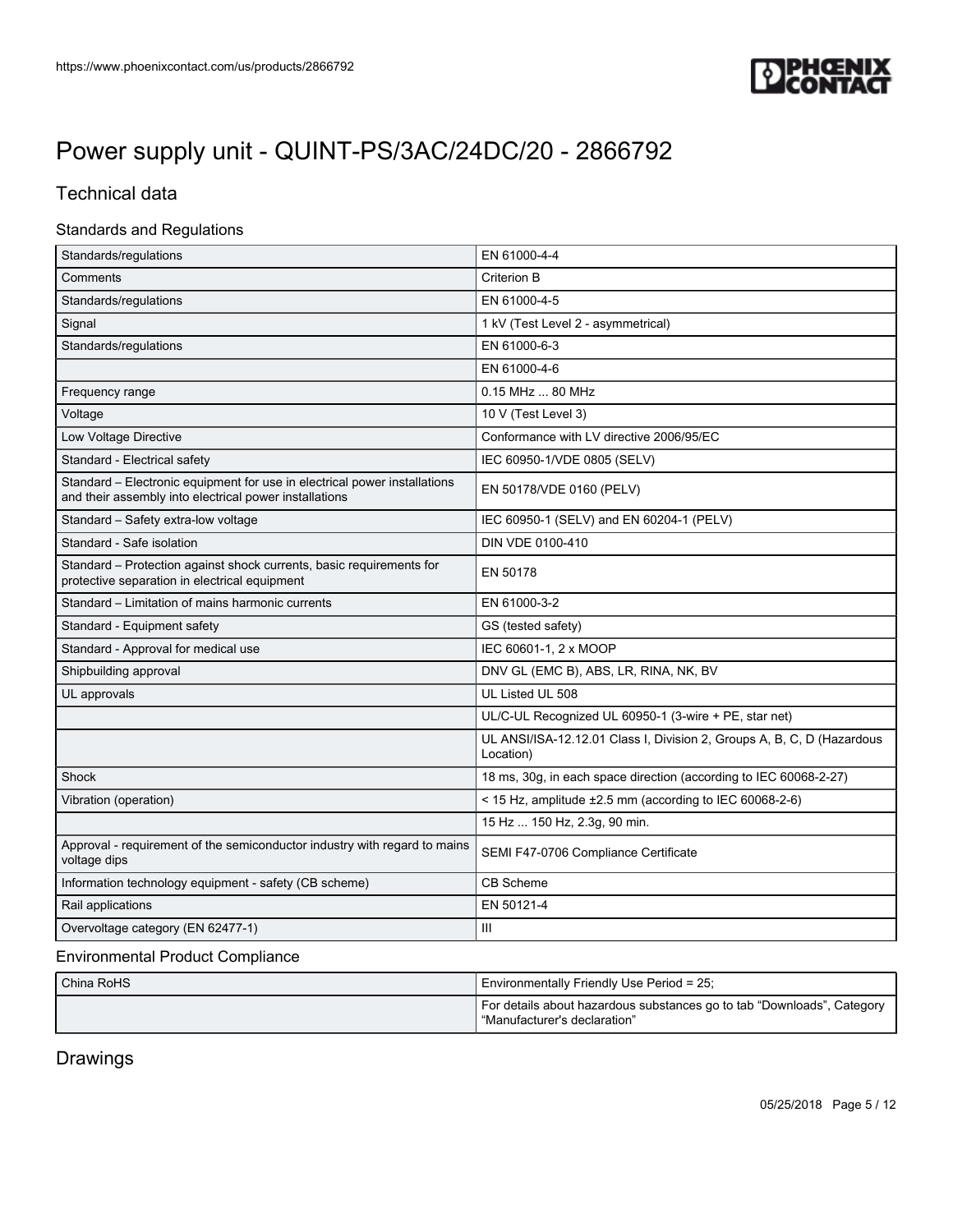



### **Classifications**

#### eCl@ss

|                                                                                                          | Block diagram                                        |
|----------------------------------------------------------------------------------------------------------|------------------------------------------------------|
| https://www.phoenixcontact.com/us/products/2866792<br>Power supply unit - QUINT-PS/3AC/24DC/20 - 2866792 |                                                      |
| L1 $(+)$<br>L2<br>$\circ$                                                                                |                                                      |
| $\quad \  \  \mapsto$<br>L3 $(\cdot)$ $\circ$                                                            | $\overline{\widetilde{\mathcal{X}}}$<br><b>∃E</b> H∗ |
| $\oplus$                                                                                                 | $\bigcirc$ DC OK                                     |
|                                                                                                          | $O1 < I_{N}$<br>$\bigcirc$ 13                        |
|                                                                                                          | $\bigcirc$ 14                                        |
|                                                                                                          |                                                      |
|                                                                                                          |                                                      |
|                                                                                                          | 27040702                                             |
| eCl@ss 4.0<br>eCl@ss 4.1                                                                                 | 27040702                                             |
| eCl@ss 5.0                                                                                               | 27049002                                             |
| Classifications<br>eCl@ss<br>eCl@ss 5.1                                                                  | 27049002                                             |
| eCl@ss 6.0                                                                                               | 27049002                                             |
| eCl@ss 7.0                                                                                               | 27049002                                             |
| eCl@ss 8.0<br>eCl@ss 9.0                                                                                 | 27049002<br>27040701                                 |

### ETIM

| <b>ETIM 2.0</b> | EC001039 |
|-----------------|----------|
| <b>ETIM 3.0</b> | EC001039 |
| <b>ETIM 4.0</b> | EC000599 |
| <b>ETIM 5.0</b> | EC002540 |
| ETIM 6.0        | EC002540 |

### UNSPSC

| UNSPSC 6.01          | 30211502 |
|----------------------|----------|
| <b>UNSPSC 7.0901</b> | 39121004 |
| UNSPSC 11            | 39121004 |
| <b>UNSPSC 12.01</b>  | 39121004 |
| UNSPSC 13.2          | 39121004 |

### Approvals

Approvals

Approvals

CSA / UL Recognized / UL Listed / cUL Recognized / LR / BV / ABS / NK / RINA / BSH / IECEE CB Scheme / SEMI F47 / Bauartgeprüft / EAC / EAC / DNV GL / cULus Recognized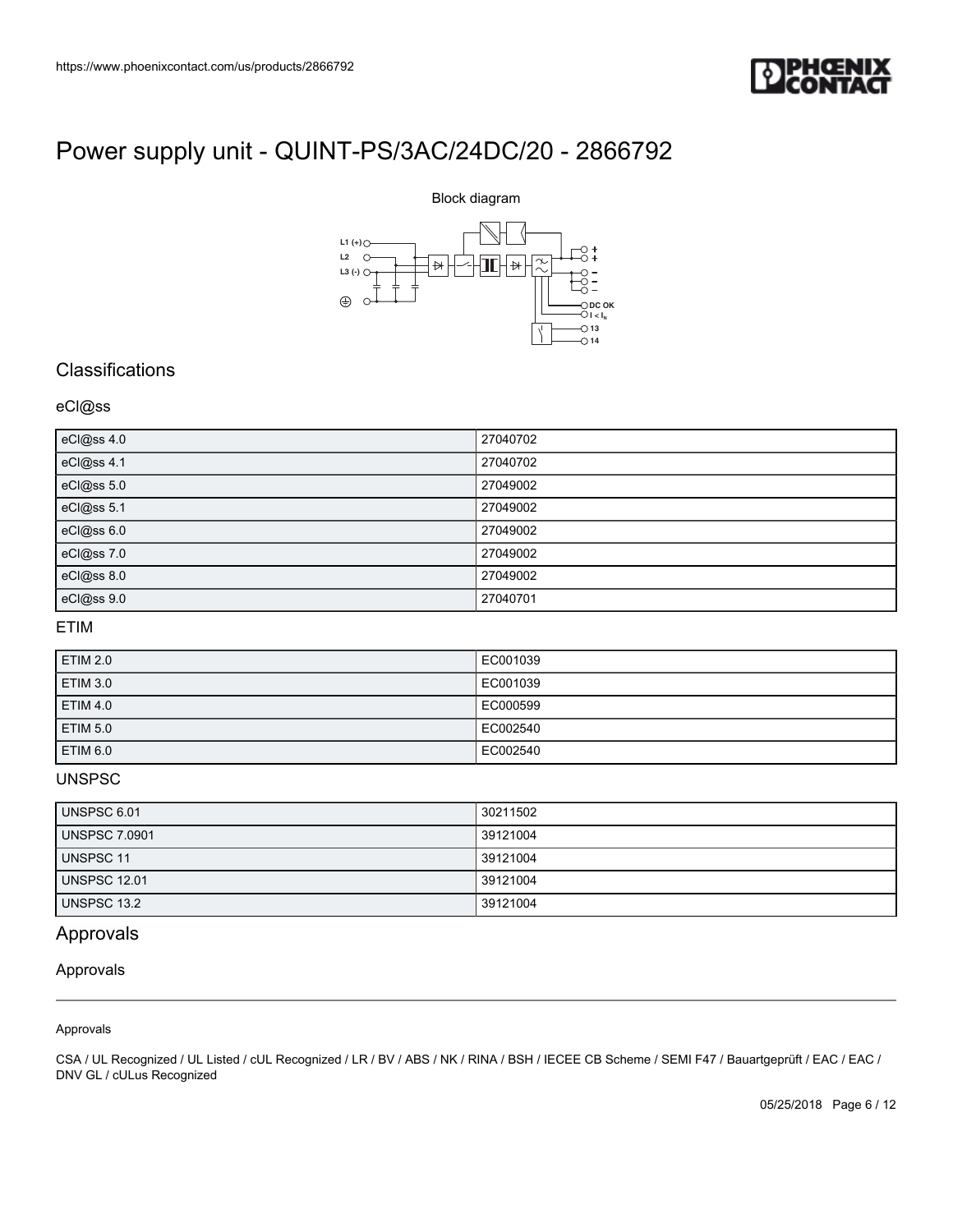

## Approvals

#### Ex Approvals

UL Listed / cUL Listed / cULus Listed

#### Approval details

| <b>CSA</b>       |                   | http://www.csagroup.org/services-industries/product-listing/                                                | 1925529                   |
|------------------|-------------------|-------------------------------------------------------------------------------------------------------------|---------------------------|
| UL Recognized    |                   | http://database.ul.com/cgi-bin/XYV/template/LISEXT/1FRAME/index.htm                                         | FILE E 211944             |
| <b>UL Listed</b> | (UL)<br>LISTED    | http://database.ul.com/cgi-bin/XYV/template/LISEXT/1FRAME/index.htm                                         | FILE E 123528             |
| cUL Recognized   | Æ                 | http://database.ul.com/cgi-bin/XYV/template/LISEXT/1FRAME/index.htm                                         | FILE E 211944             |
| <b>LR</b>        | loyd's<br>egister | http://www.lr.org/en                                                                                        | 08/20069 E3               |
| <b>BV</b>        | <b>BUREAU</b>     | http://www.veristar.com/portal/veristarinfo/generalinfo/<br>approved/approvedProducts/equipmentAndMaterials | 21004-B0 BV               |
| <b>ABS</b>       | <b>ABS</b>        | http://www.eagle.org/eagleExternalPortalWEB/                                                                | $15 -$<br>HG1375463-1-PDA |
| <b>NK</b>        | <b>ClassNK</b>    | http://www.classnk.or.jp/hp/en/                                                                             | 08A039                    |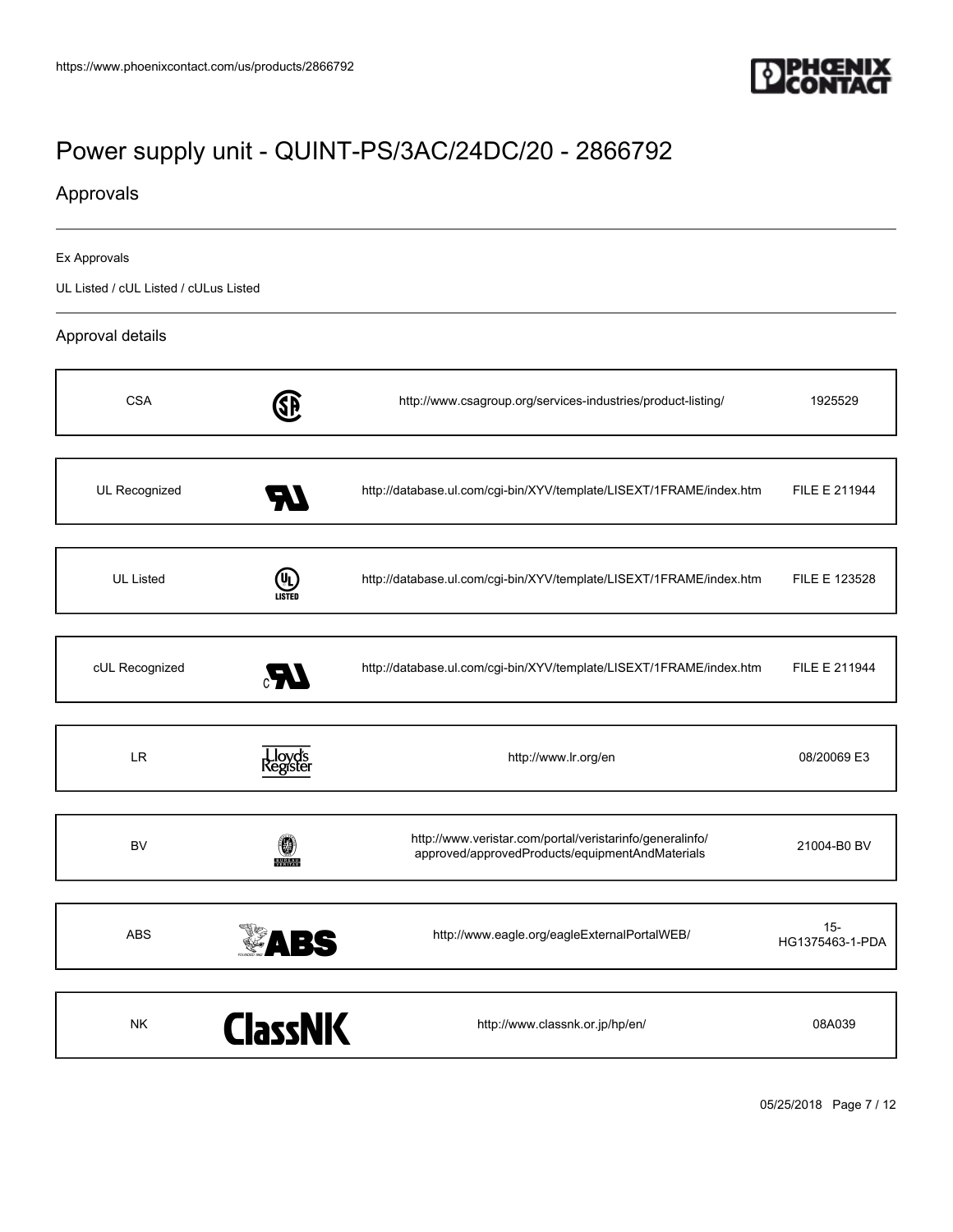

Approvals



Accessories

Assembly adapter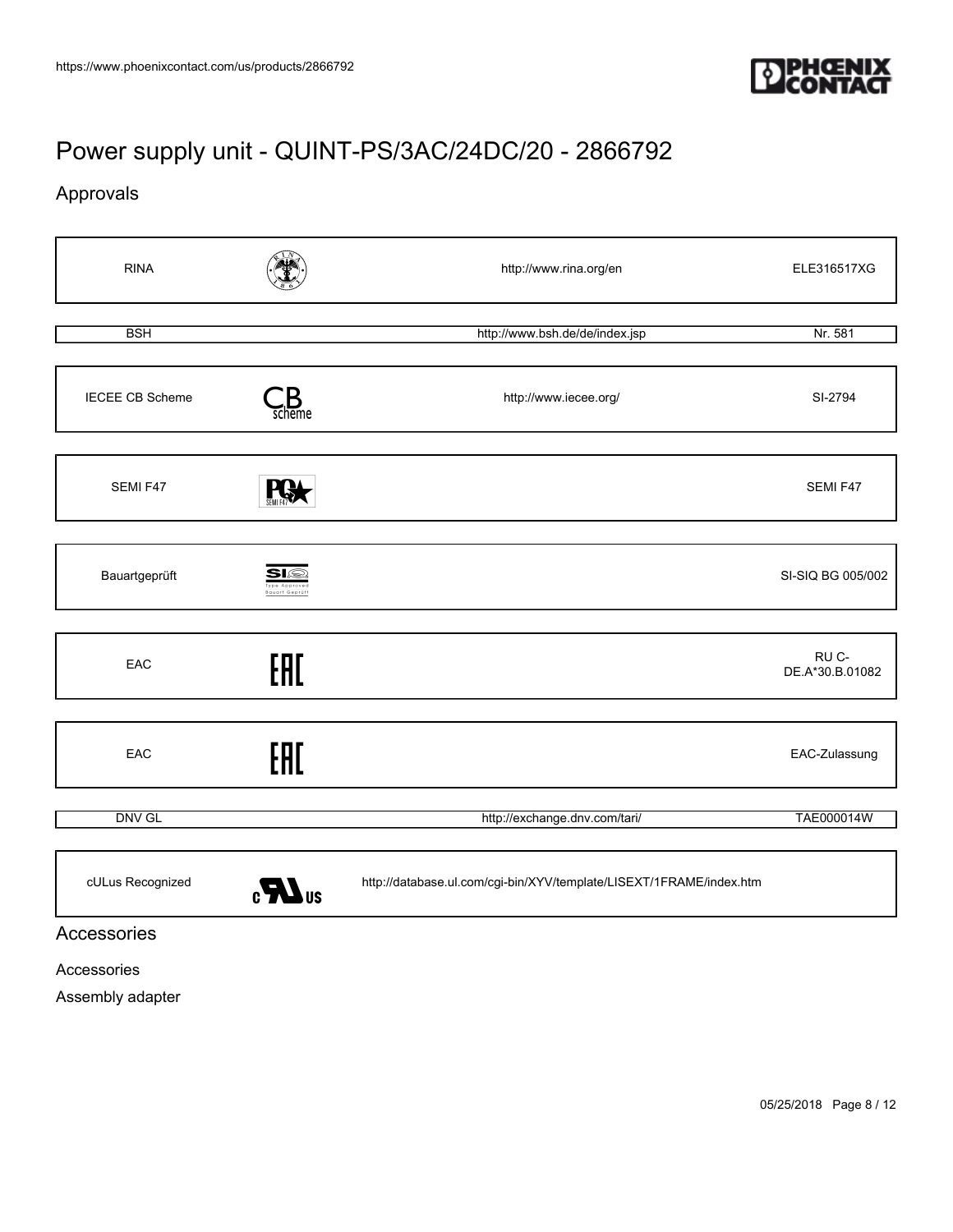

### Accessories

[Assembly adapters - UWA 182/52 - 2938235](https://www.phoenixcontact.com/us/products/2938235)



Universal wall adapter for securely mounting the power supply in the event of strong vibrations. The power supply is screwed directly onto the mounting surface. The universal wall adapter is attached at the top/bottom.

[Assembly adapters - QUINT-PS-ADAPTERS7/2 - 2938206](https://www.phoenixcontact.com/us/products/2938206)

Assembly adapter for QUINT POWER 10A on S7-300 rail



#### Device protection

[Type 3 surge protection device - PLT-SEC-T3-3S-230-FM - 2905230](https://www.phoenixcontact.com/us/products/2905230)



Plug-in device protection, according to type 3/class III, for 3-phase power supply networks with separate N and PE (5 conductor system: L1, L2, L3, N, PE), with integrated surge-proof fuse and remote indication contact.

[Type 3 surge protection device - PLT-SEC-T3-24-FM-UT - 2907916](https://www.phoenixcontact.com/us/products/2907916)



Type 3 surge protection, consisting of protective plug and base element, with integrated status indicator and remote signaling for single-phase power supply networks. Nominal voltage 24 V AC/DC.

Fan

[Fan - QUINT-PS/FAN/4 - 2320076](https://www.phoenixcontact.com/us/products/2320076)



The fan for QUINT-PS/1AC and .../3AC can be mounted without the need for tools or other accessories. By using the fan, optimum cooling is ensured at high ambient temperatures or if the mounting position is rotated.

05/25/2018 Page 9 / 12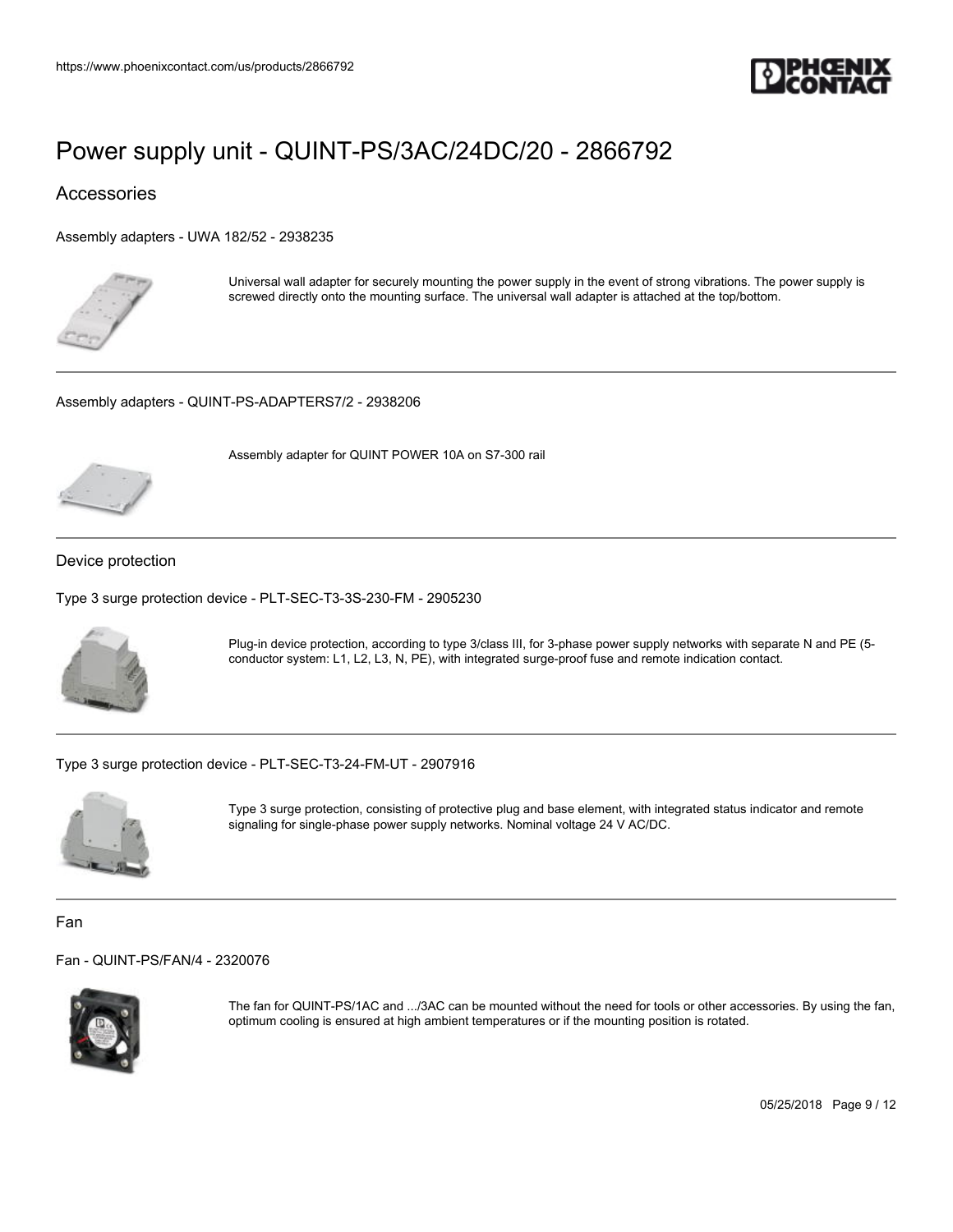

### Accessories

Mounting rail adapter

[Electronic housing - UTA 107 - 2853983](https://www.phoenixcontact.com/us/products/2853983)

Universal DIN rail adapter



#### Redundancy module

[Diode - QUINT-DIODE/12-24DC/2X20/1X40 - 2320157](https://www.phoenixcontact.com/us/products/2320157)



DIN rail diode module 12-24 V DC/2x20 A or 1x40 A. Uniform redundancy up to the consumer.

[Redundancy module, with protective coating - QUINT-ORING/24DC/2X20/1X40 - 2320186](https://www.phoenixcontact.com/us/products/2320186)



Active QUINT redundancy module for DIN rail mounting with ACB (Auto Current Balancing) Technology and monitoring functions, input: 24 V DC/2x 20 A, output: 24 V DC/1 x 40 A, including mounted UTA 107/30 universal DIN rail adapter

#### Thermomagnetic device circuit breakers

[Thermomagnetic device circuit breaker - CB TM1 1A SFB P - 2800836](https://www.phoenixcontact.com/us/products/2800836)



Thermomagnetic device circuit breaker, 1-pos., tripping characteristic SFB, 1 PDT contact, plug for base element.

05/25/2018 Page 10 / 12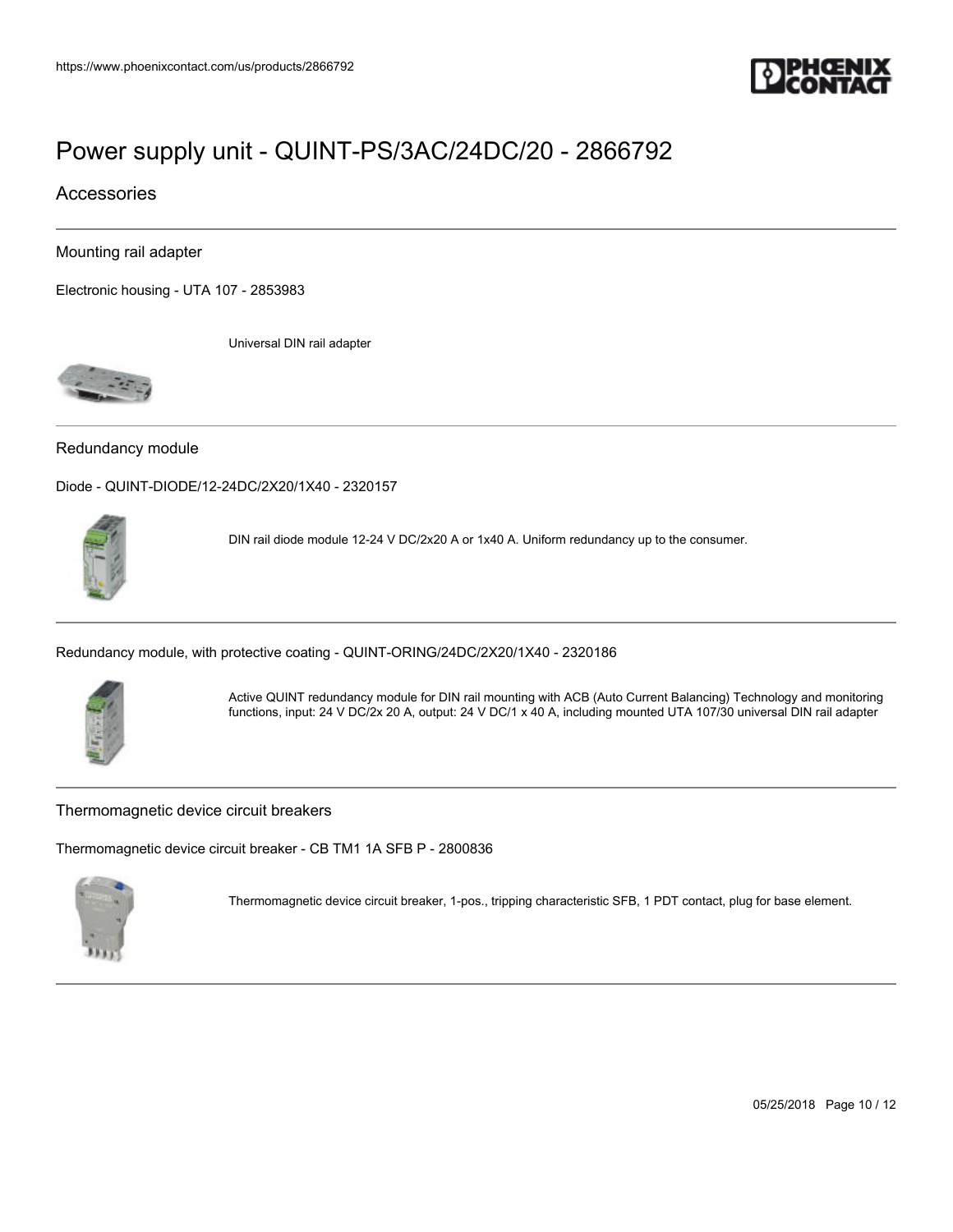

### Accessories

[Thermomagnetic device circuit breaker - CB TM1 2A SFB P - 2800837](https://www.phoenixcontact.com/us/products/2800837)



Thermomagnetic device circuit breaker, 1-pos., tripping characteristic SFB, 1 PDT contact, plug for base element.

[Thermomagnetic device circuit breaker - CB TM1 3A SFB P - 2800838](https://www.phoenixcontact.com/us/products/2800838)



Thermomagnetic device circuit breaker, 1-pos., tripping characteristic SFB, 1 PDT contact, plug for base element.

[Thermomagnetic device circuit breaker - CB TM1 4A SFB P - 2800839](https://www.phoenixcontact.com/us/products/2800839)



Thermomagnetic device circuit breaker, 1-pos., tripping characteristic SFB, 1 PDT contact, plug for base element.

[Thermomagnetic device circuit breaker - CB TM1 5A SFB P - 2800840](https://www.phoenixcontact.com/us/products/2800840)



Thermomagnetic device circuit breaker, 1-pos., tripping characteristic SFB, 1 PDT contact, plug for base element.

[Thermomagnetic device circuit breaker - CB TM1 6A SFB P - 2800841](https://www.phoenixcontact.com/us/products/2800841)



Thermomagnetic device circuit breaker, 1-pos., tripping characteristic SFB, 1 PDT contact, plug for base element.

05/25/2018 Page 11 / 12